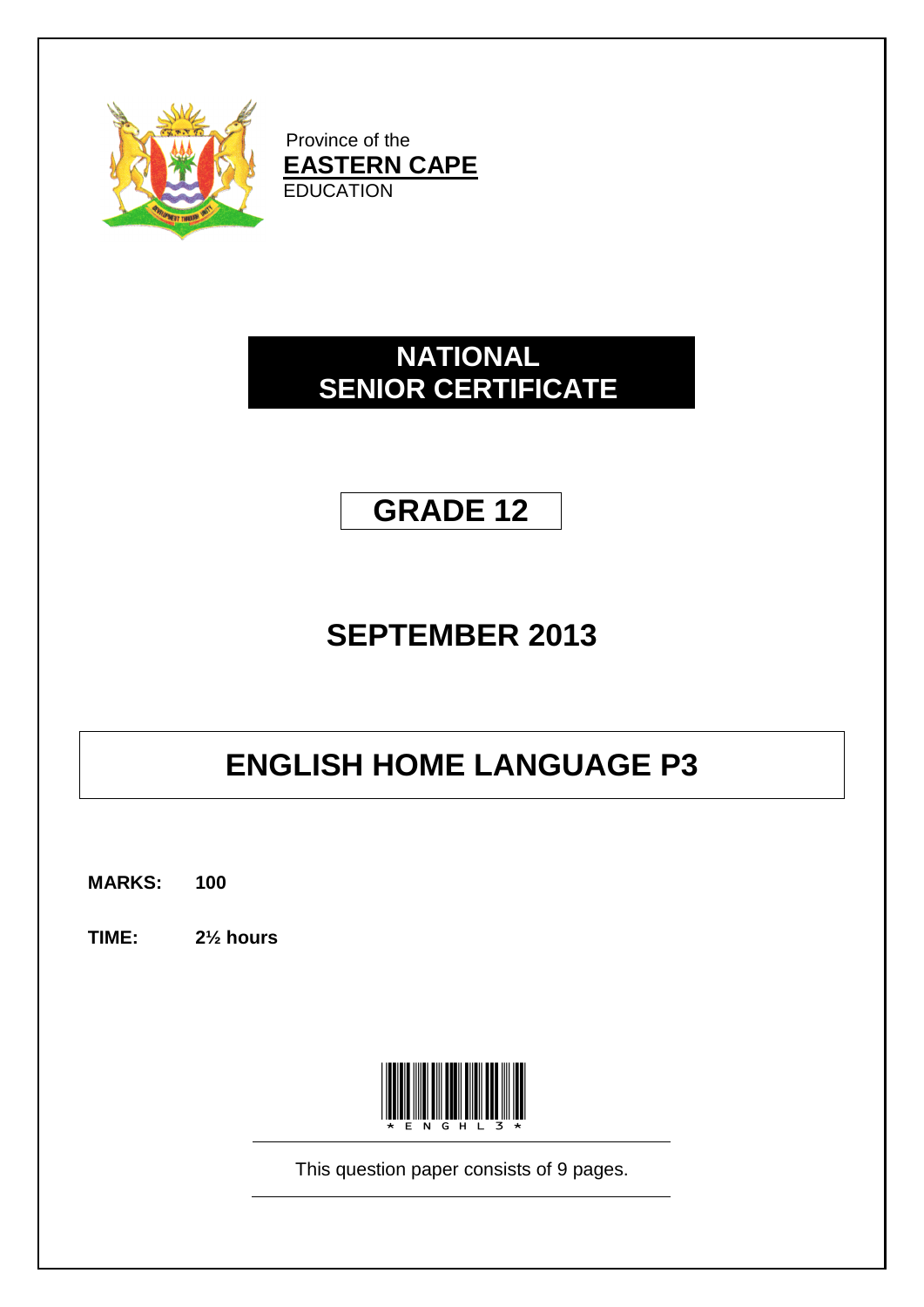#### **INSTRUCTIONS AND INFORMATION**

1. This question paper consists of THREE sections:

| <b>SECTION A: Essay</b> |                                                                  | (50) |
|-------------------------|------------------------------------------------------------------|------|
|                         | SECTION B: Longer transactional text                             | (30) |
|                         | SECTION C: Shorter text: Transactional/Referential/Informational | (20) |

- 2. Answer ONE question from EACH section.
- 3. Write in the language in which you are being assessed.
- 4. Start each section on a NEW page.
- 5. You must plan (e.g*.* a mind map/diagram/flow chart/key words, etc.), edit and proofread your work. The plan must appear BEFORE the answer.
- 6. All planning must be clearly indicated as such. It is advisable to draw a line across all planning.
- 7. You are advised to spend approximately:
	- 80 minutes on SECTION A
	- 40 minutes on SECTION B
	- 30 minutes on SECTION C
- 8. Number each response correctly according to the numbering system used in this question paper.
- 9. Give each response a suitable title/heading, as indicated by the question. NOTE: The title/heading must NOT be considered when doing a word count.
- 10. Write neatly and legibly.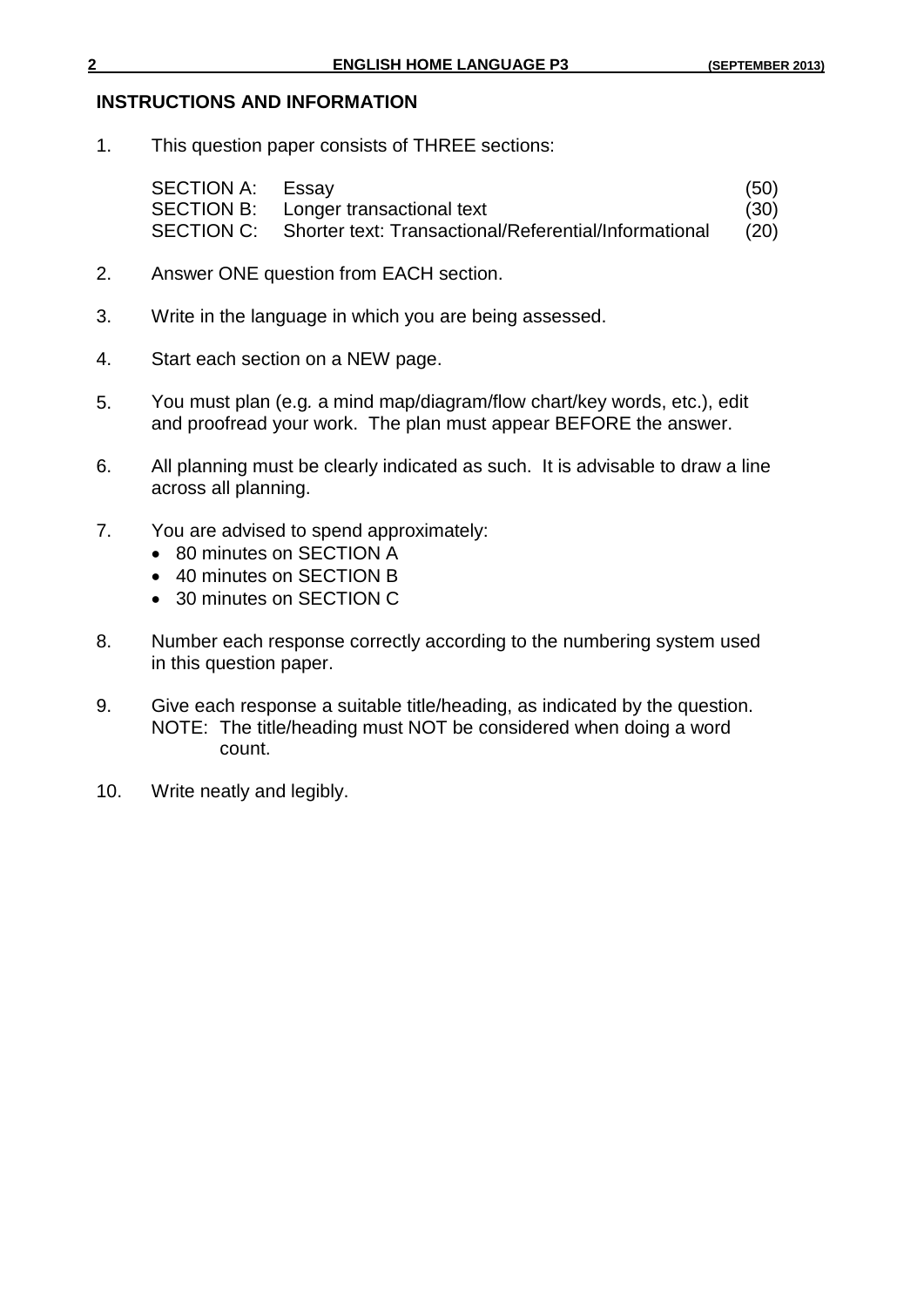#### **QUESTION 1**

- Write an essay of 400–450 words (2–2½ pages) on ONE of the following topics.
- Write the number of the topic you have chosen.
- 1.1 Footprints **[50]**

#### **OR**

- 1.2 Turn your face to the sun, then the shadows fall behind you.
	- **OR**
- 1.3 "I held a moment in my hand, brilliant as a star, fragile as a flower, a tiny sliver of one hour. Dropped it carelessly. Ah! I didn't know, I held opportunity."
	- [Hazel Lee] **[50]**

[Pablo Neurda] **[50]**

#### **OR**

1.4 "Once more I am the silent one who came out of the distance wrapped in cold rain and bells."

#### **OR**

1.5 "I sing praises to honour the great teachers who moulded my life. The nurturers and incubators of strong-willed leaders. The mothers and fathers who suckle and feed us knowledge. Like a calabash my mind holds treasured lessons. Like the sea my heart leaps and bounds. Your teachings, like a pen, write that which can never be erased. Unknown to you a journey is chronicled. Fruits reaped. Imaginations captured." [Andrea Dondolo] **[50]**

#### **OR**

1.6 The following words of advice were given to teenagers by a judge who regularly deals with young offenders in his courtroom:

"Your parents do not owe you fun. The world does not owe you an existence – you owe the world. Stop complaining and develop a backbone, not a wish list. Start acting like a responsible person. You are important and you are needed."

[An extract from a letter in *The Burger*]

What is your response? **[50]**

[Maori saying] **[50]**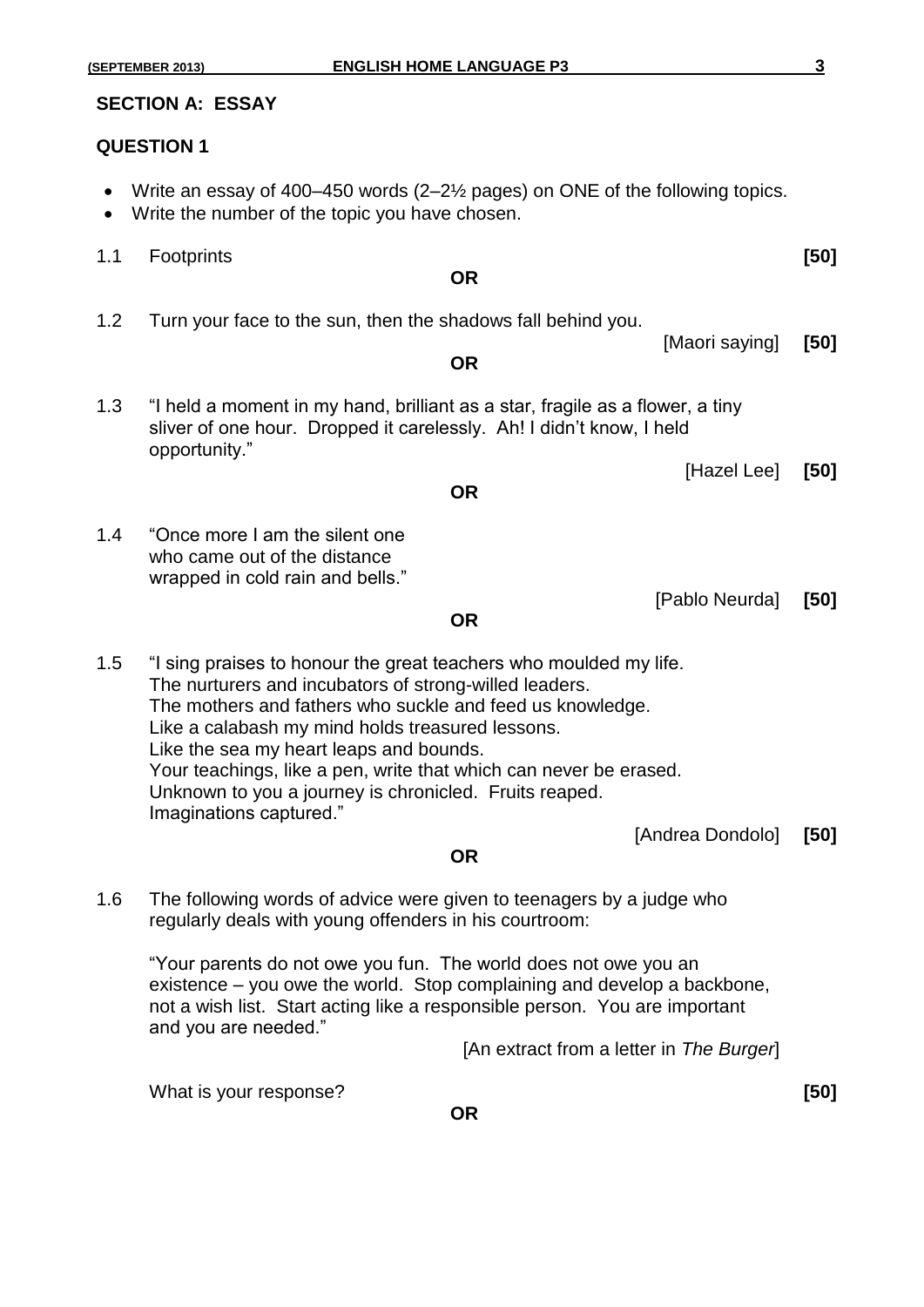- 1.7 The pictures reproduced below may evoke a reaction or feeling in you or stir your imagination.
	- Select ONE picture and write an essay in response.
	- Write the question number of your choice (1.7.1 or 1.7.2) and give your essay a title.
	- 1.7.1



[Source: *Sawubona*, April 2011] **[50]**

**OR**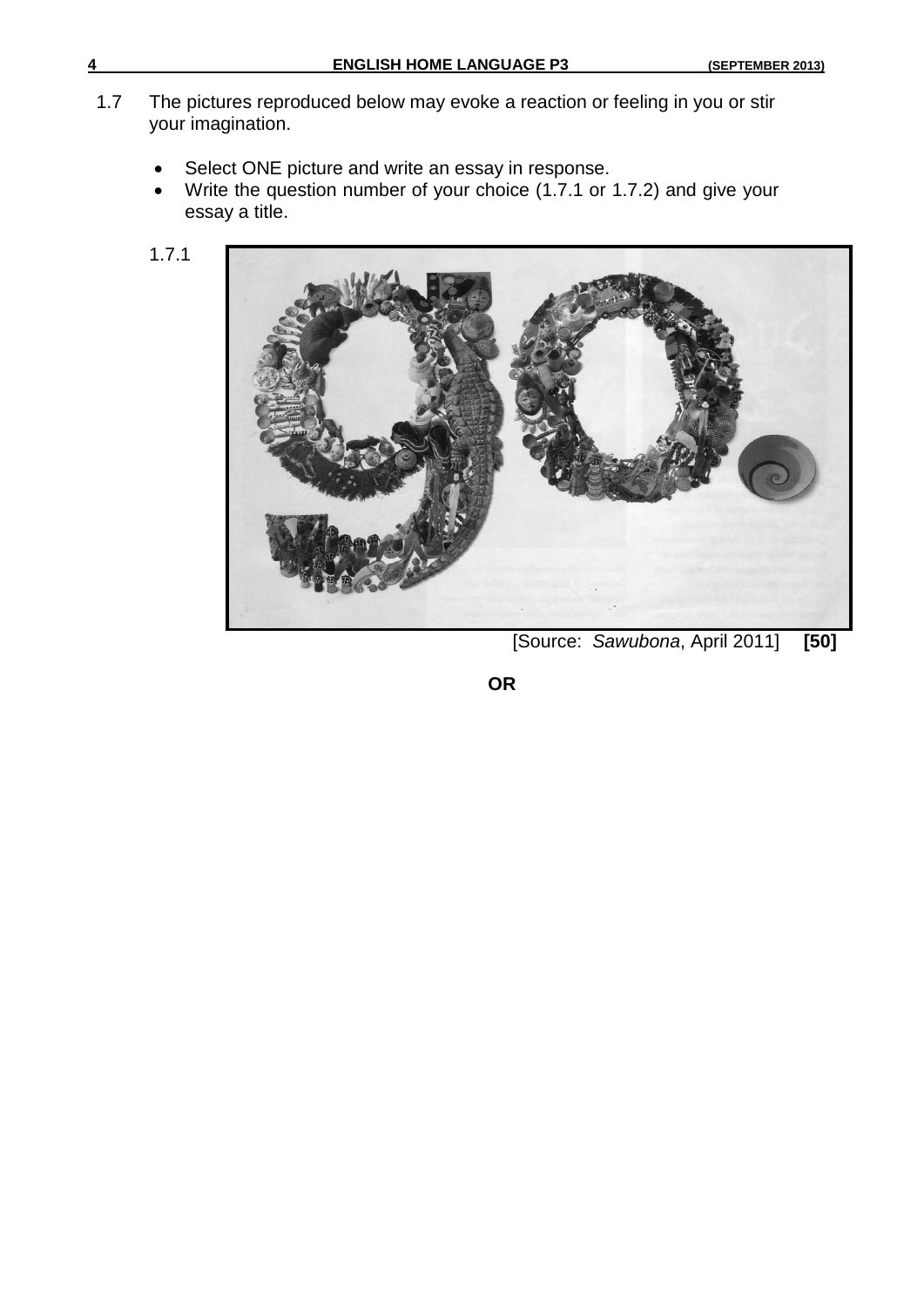

**TOTAL SECTON A: 50**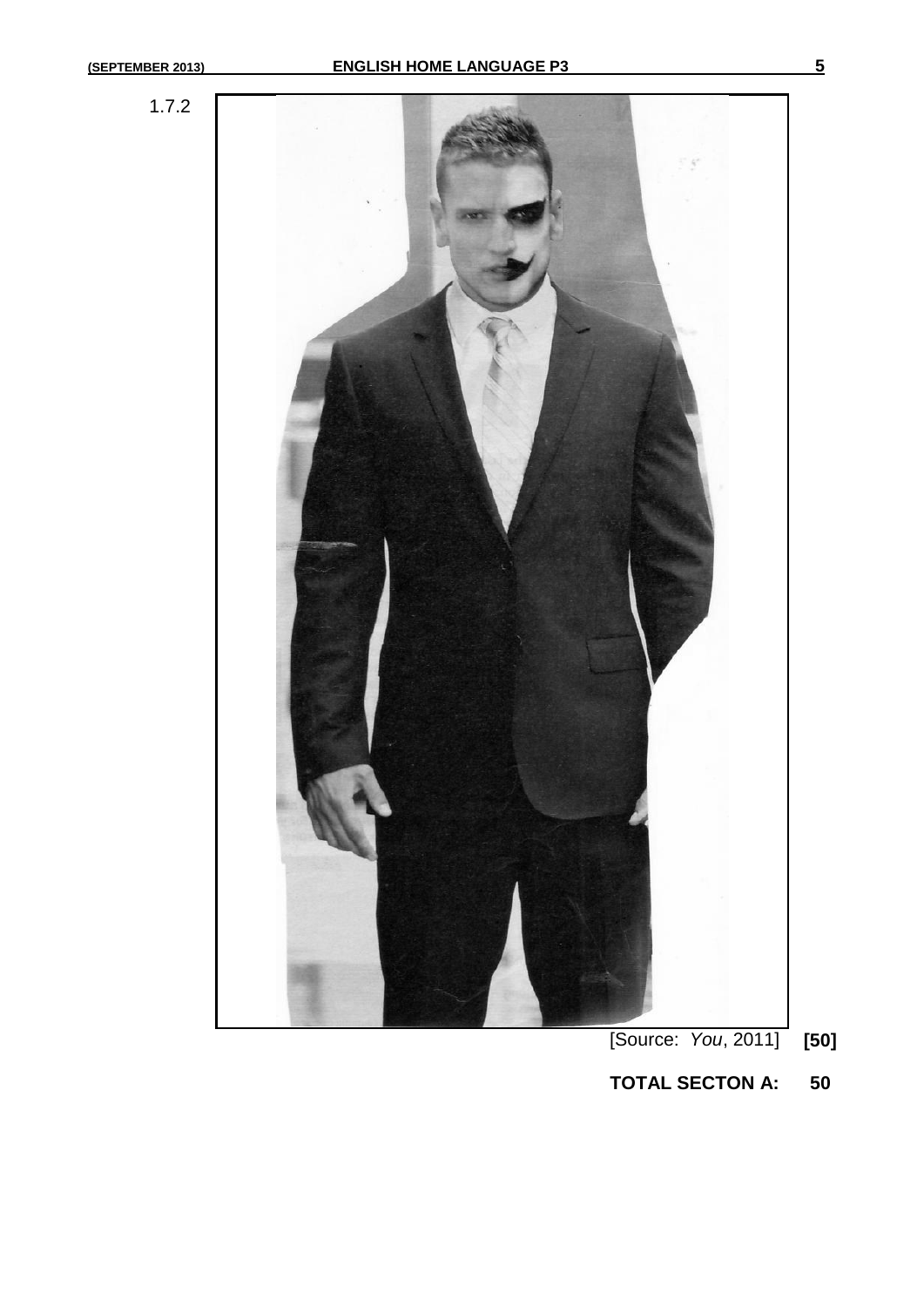# **SECTION B: LONGER TRANSACTIONAL TEXT**

# **QUESTION 2**

- Respond to ONE of the following topics.
- The body of your answer should be 180–200 words (20–25 lines).
- Pay careful attention to the following:
	- Audience, register, tone and style
		- Choice of words and language structures
	- Format
- Write down the number and heading of the text you have chosen, e.g. 2.1 Review

# 2.1 **REVIEW**

The following is an extract from a review of a novel, *The Method*, by Juli Zeh:

"The Method is a new world order in the mid-21<sup>st</sup> century that monitors all health and behaviour. As a result almost nobody gets sick. But the price is individual freedom …"

Imagine that you have read the book. Continue the review. **[30]**

#### **OR**

#### 2.2 **NEWSPAPER ARTICLE**

# **"Leadership is not a position but a function."**

The new prefects/student representatives at your school have been elected. Write an article for your school newspaper, using the topic "Leadership is not a position, but a function" as the headline for your article. **[30]**

#### **OR**

## 2.3 **INTERVIEW**

## **"Books needed for hungry minds"**

"Equal Education is a national organisation that strives for equal education for all children in South Africa. That's why this organisation – made up of learners, parents and educators – stocks school libraries and distributes books."

You are conducting an interview for your local radio station with Thulani Madondo, the founder of *Equal Education*. Write the interview. **[30]**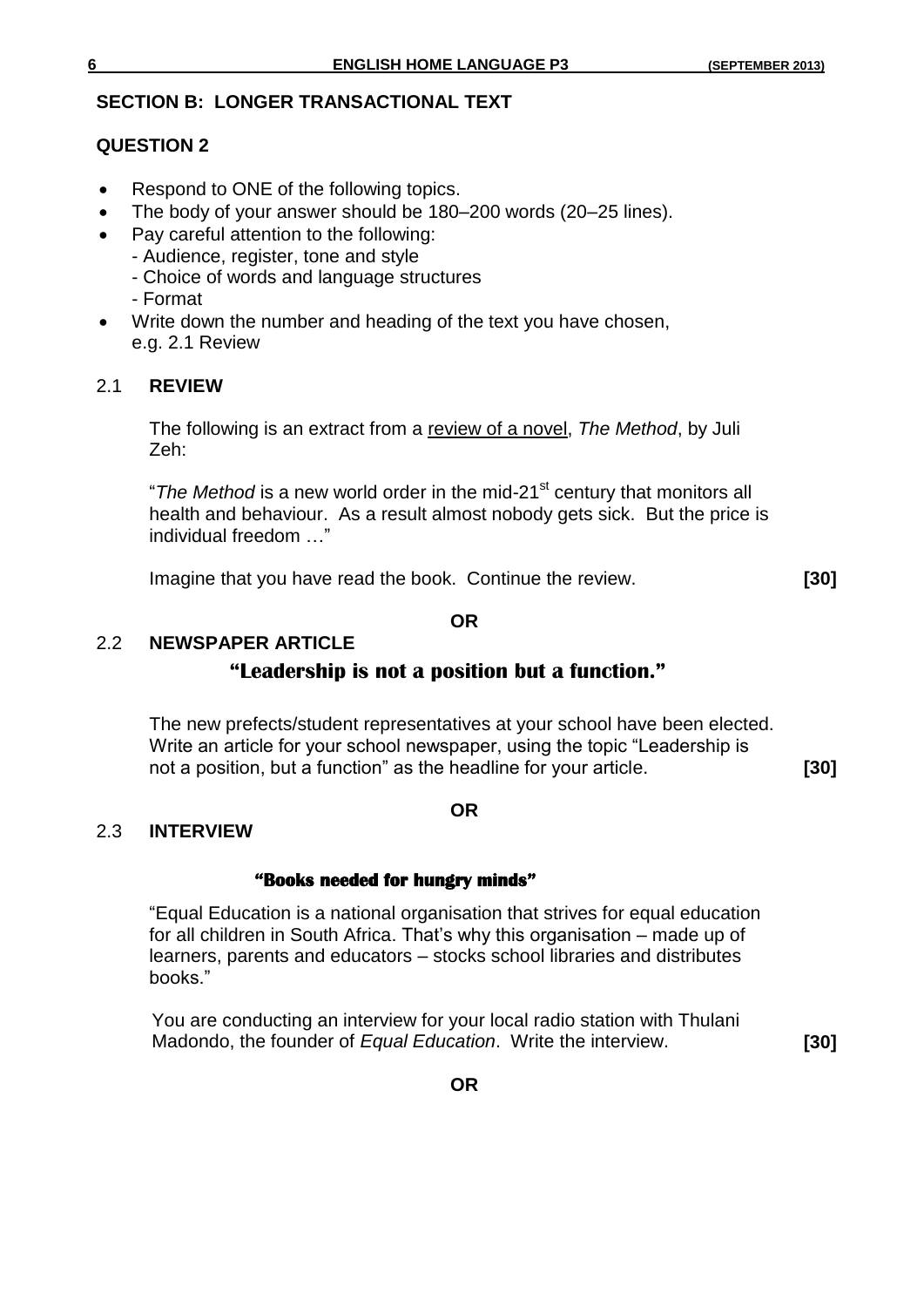#### 2.4 **LETTER TO THE EDITOR**

The following is an extract from an article about a seven-year-old girl who is a winner of several beauty titles.

# **OUR BEAUTIFUL BARBIE Taralyn is only 7 but she's a serial winner of beauty titles.**

Taralyn's parents have spent about R700 000 on her beauty regime, even investing in a tanning machine and dentures.



She turns heads strutting down the catwalk, not a hair out of place and dressed to the nines. Her tiny frame, perfect make-up, manicured nails and hairdo would make many models green with envy.

It's hard to believe Taralyn Eschberger is only seven, because this little madam already has more beauty titles to her name than many professional models.

> "I know people will criticise us and say Taralyn is far too young and I'm making her into some sort of Barbie doll, especially with all the make-up she wears," her mom, Traci, says. "But she loves doing it."

> > [Source: *You* magazine, March 2011]

Write a letter to the editor of *You* magazine, expressing your reaction to the article. **[30]**

**TOTAL SECTON B: 30**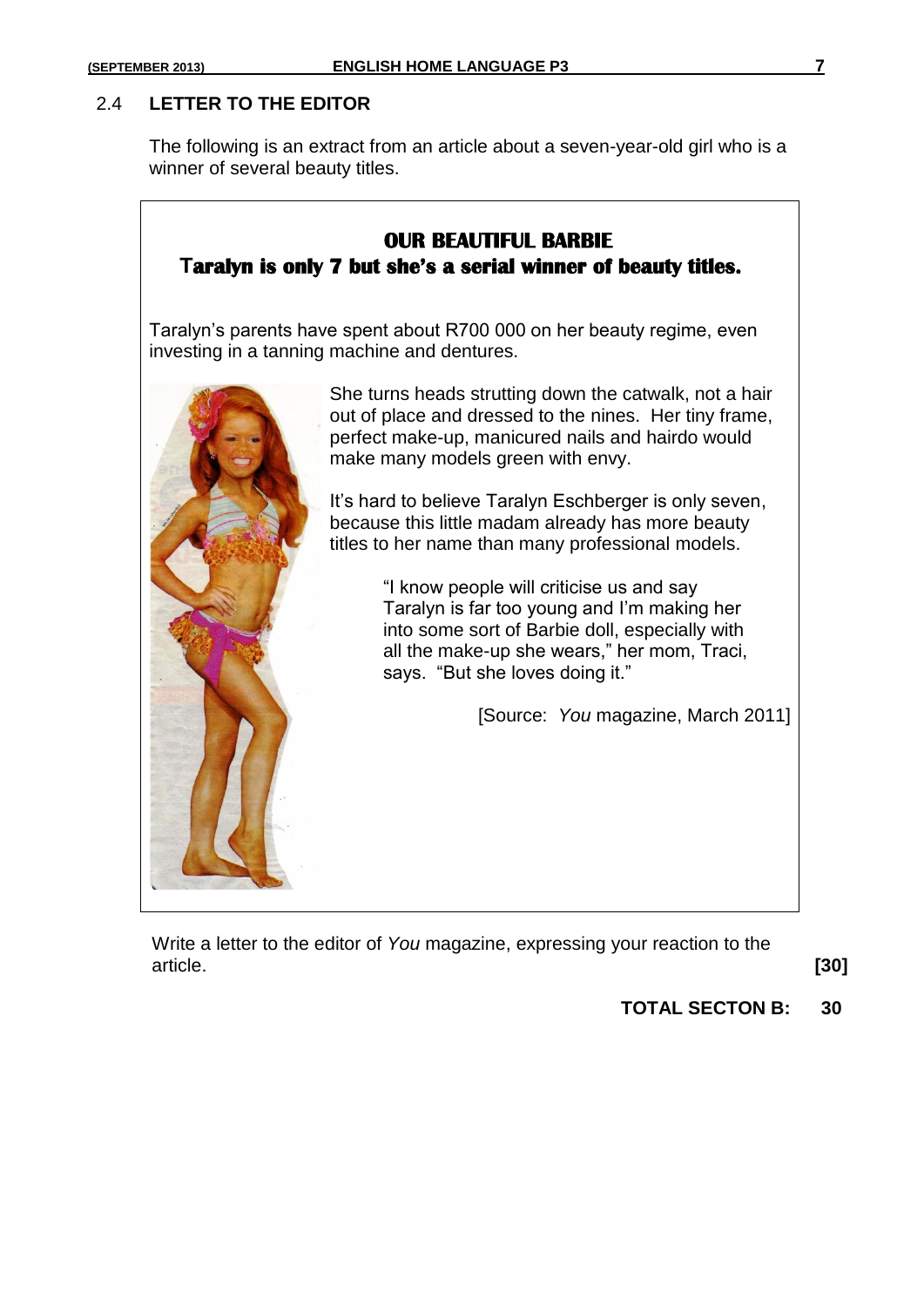# **SECTION C: SHORTER TEXT: TRANSACTIONAL/REFERENTIAL/ INFORMATIONAL**

# **QUESTION 3**

- Respond to ONE of the following topics.
- The body of your answer should be 100–120 words.
- Pay careful attention to the following:
	- Audience, register, tone and style
	- Choice of words and language structures
	- Format

## 3.1 **ADVERTISEMENT**

You saw the following advertisement in your local newspaper:



[Source: *Daily Dispatch*, April 2011]